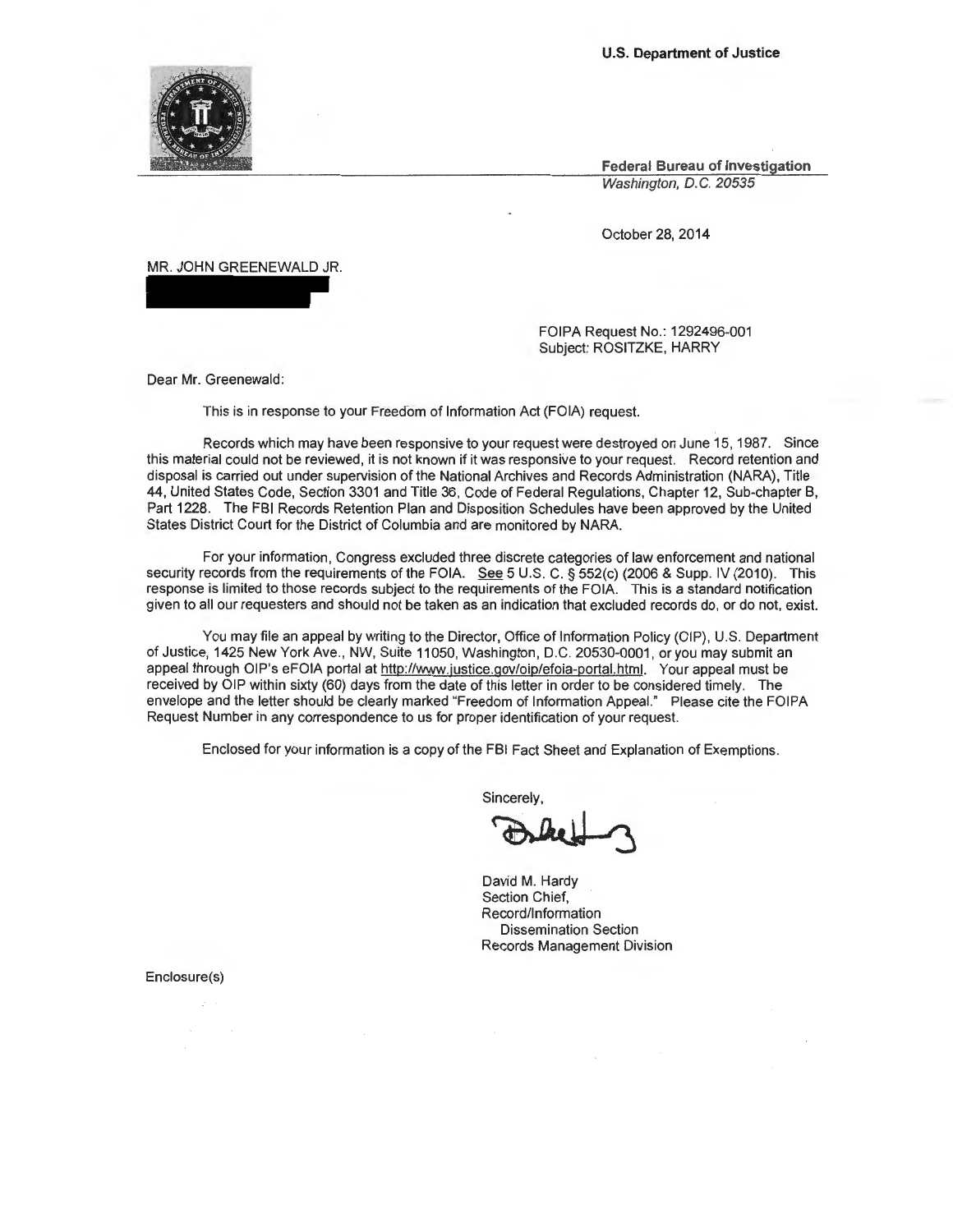

# **FBI FACT SHEET**

- **The primary functions of the FBI are national security and law enforcement.**
- **The FBI does not keep a file on every citizen of the United States.**
- **The FBI was not established until1908 and we have very few records prior to the 1920s.**
- **FBI files generally contain reports** of FBI investigations of a wide range of matters, including counterterrorism, counter-intelligence, cyber crime, public corruption, civil rights, organized crime, white collar crime, major thefts, violent crime, and applicants.
- **The FBI does not issue clearances or non-clearances for anyone other than its own personnel or persons having access to FBI facilities.** Background investigations for security clearances are conducted by many different Government agencies. Persons who received a clearance while in the military or employed with some other government agency should contact that entity. Most government agencies have websites which are accessible on the internet which have their contact information.
- **A criminal history summary check or "rap sheet" is NOT the same as an "FBI file."** It is a listing of information taken from fingerprint cards and related documents submitted to the FBI in connection with arrests, federal employment, naturalization or military service. The subject of a "rap sheet" may obtain a copy by submitting a written request to FBI, Criminal Justice Information Services (CJIS) Division, Record Request, 1000 Custer Hollow Road , Clarksburg, West Virginia 26306. Along with a specific written request, the individual must submit a new full set of his/her fingerprints in order to locate the record, establish positive identification, and ensure that an individual's records are not disseminated to an unauthorized person. The fingerprint submission must include the subject's name, date and place of birth. There is a required fee of \$18 for this service, which must be submitted by money order or certified check made payable to the Treasury of the United States. A credit card payment option is also available. Forms for this option and additional directions may be obtained by accessing the FBI Web site at www.fbi.gov/about-us/cjis/background-checks/background\_checks.
- The National Name Check Program (NNCP) conducts a search of the FBI's Universal Index (UNI) to identify any information contained in FBI records that may be associated with an individual and provides the results of that search to a requesting federal, state or local agency. Names are searched in a multitude of combinations and phonetic spellings to ensure all records are located. The NNCP also searches for both "main" and "cross reference" files. Amain file is an entry that carries the name corresponding to the subject of a file, while a cross reference is merely a mention of an individual contained in a file. The results from a search of this magnitude can result in several "hits" and "idents" on an individual. In each instance where UNI has identified a name variation or reference, information must be reviewed to determine if it is applicable to the individual in question.
- **The Record/Information Dissemination Section (RIDS)** searches for records and provides copies of FBI files responsive to Freedom of Information or Privacy Act (FOIPA) requests for information. RIDS provides responsive documents to requesters seeking "reasonably described information." For a FOIPA search, the subject's name, event, activity, or business is searched to determine whether there is an associated investigative file. This is called a "main file search" and differs from the **NNCP** search.

# **FOR GENERAL INFORMATION ABOUT THE FBI, VISIT OUR WEBSITE AT www.fbi.gov**